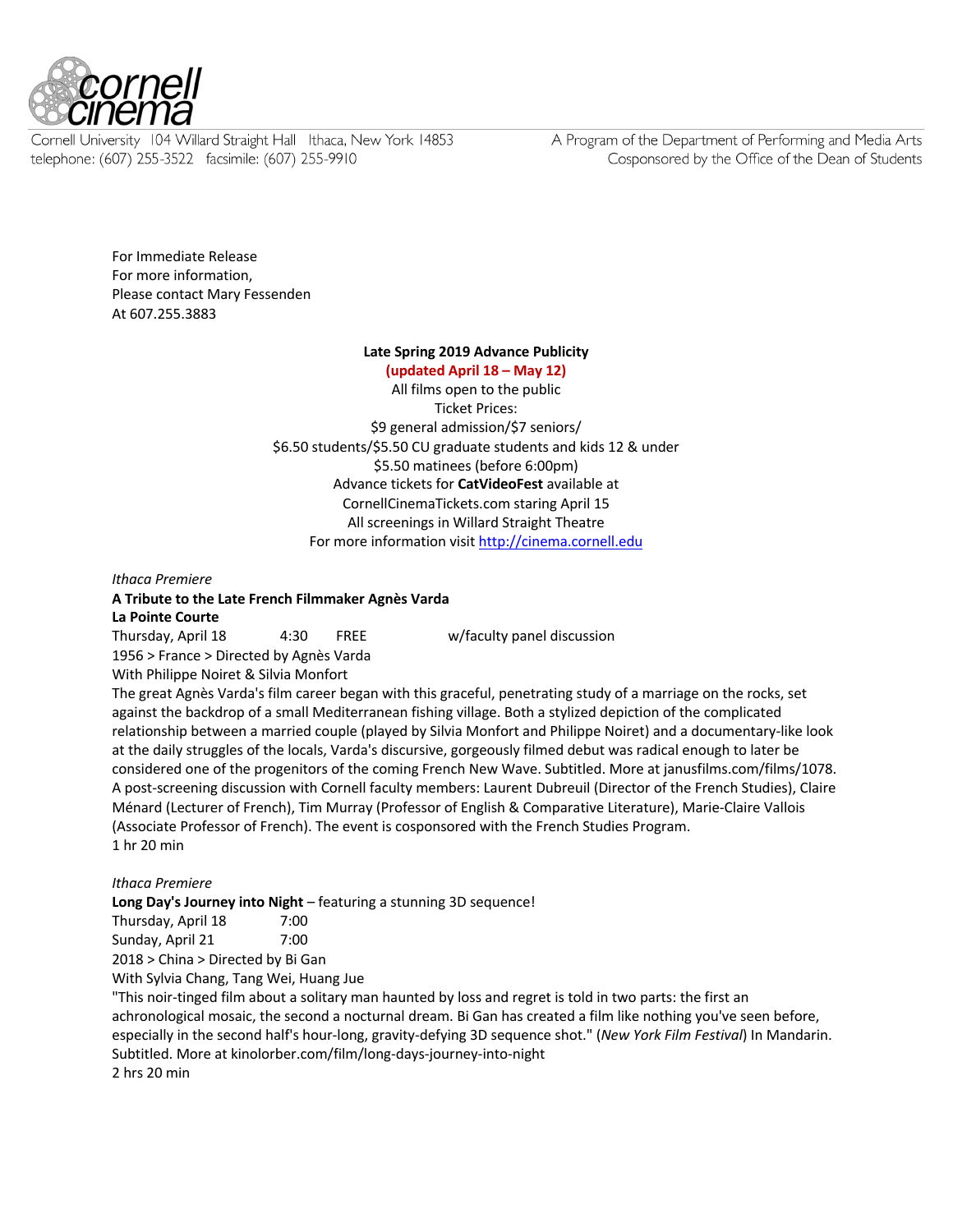# **On the Basis of Sex**

Friday, April 19 7:00 Saturday, April 20 7:00 2018 > USA > Directed by Mimi Leder

With Felicity Jones, Armie Hammer, Justin Theroux

Young lawyer Ruth Bader Ginsburg teams with her husband Marty to bring a groundbreaking case before the U.S. Court of Appeals and overturn a century of gender discrimination. More at focusfeatures.com/on-the-basis-of-sex 2 hrs

## **2001: A Space Odyssey**

Friday, April 19 9:30 Saturday, April 20 9:30 1968 > USA > Directed by Stanley Kubrick With Keir Dullea, Gary Lockwood

The film that defined science fiction was released over 50 years ago but it still packs a wallop, especially since its recent 4K digital restoration, described as "almost impossibly spectacular." "With music and mind-blowing visuals, Stanley Kubrick created a wildly popular avant-garde film that asked all of the biggest questions--without venturing any easy answers." (*salon.com*) If you haven't seen the new restoration on the big screen, you haven't seen it. More at warnerbros.com/2001-space-odyssey 2 hrs 28 min

## *Ithaca Premiere*

**The Human Element**

Monday, April 22 7:00 FREE w/ photographer James Balog in person 2018 > USA > Directed by Matthew Testa

With James Balog

Renowned photographer James Balog (**Chasing Ice**) uses his camera to reveal how environmental change is affecting the lives of everyday Americans. Following the four classical elements - air, earth, fire and water - to frame his journey, Balog explores wildfires, hurricanes, sea level rise, coal mining, and the changes in the air we breathe. With compassion and heart, **The Human Element** tells an urgent story while giving inspiration for a more balanced relationship between humanity and nature. Presented by the Atkinson Forum in American Studies. More at thehumanelementmovie.com

1 hr 16 min

## *Ithaca Premiere*

# **Take it Down!: Recent Film Work by Sabine Gruffat and Bill Brown**

Tuesday, April 23 7:00 w/ filmmakers Sabine Gruffat & Bill Brown in person

2018 > USA > Directed by Sabine Gruffat & Bill Brown

In this collection of recent work by North Carolina-based media artists Sabine Gruffat and Bill Brown, celluloid film serves as both a material register and critical resource for interrogating the documentary image. Whether using discontinuous montage, handmade techniques for creating and processing images, or dramatic reenactors, these films aim to extend the formal possibilities of non-fiction filmmaking. 1 hr 20 min

### *Ithaca Premiere*

# **Ek Ladki Ko Dekha Toh Aisa Laga** (**How I Felt When I Saw That Girl**)

Wednesday, April 24 4:30 FREE w/ filmmaker Shelly Chopra Dhar in person

2019 > India > Directed by Shelly Chopra Dhar

With Anil Kapoor, Juhi Chawla, Sonam Kapoor, Rajkummar Rao

Some love stories are not simple, Sweety's is one such story. She has to contend with her over-enthusiastic family that wants to get her married, a young writer who is completely smitten by her, a secret that she harbors close to her heart and ultimately the truth that her true love might not find acceptance in her family and society. "After India decriminalized homosexuality last September, many wondered anew: what would a Bollywood romcom look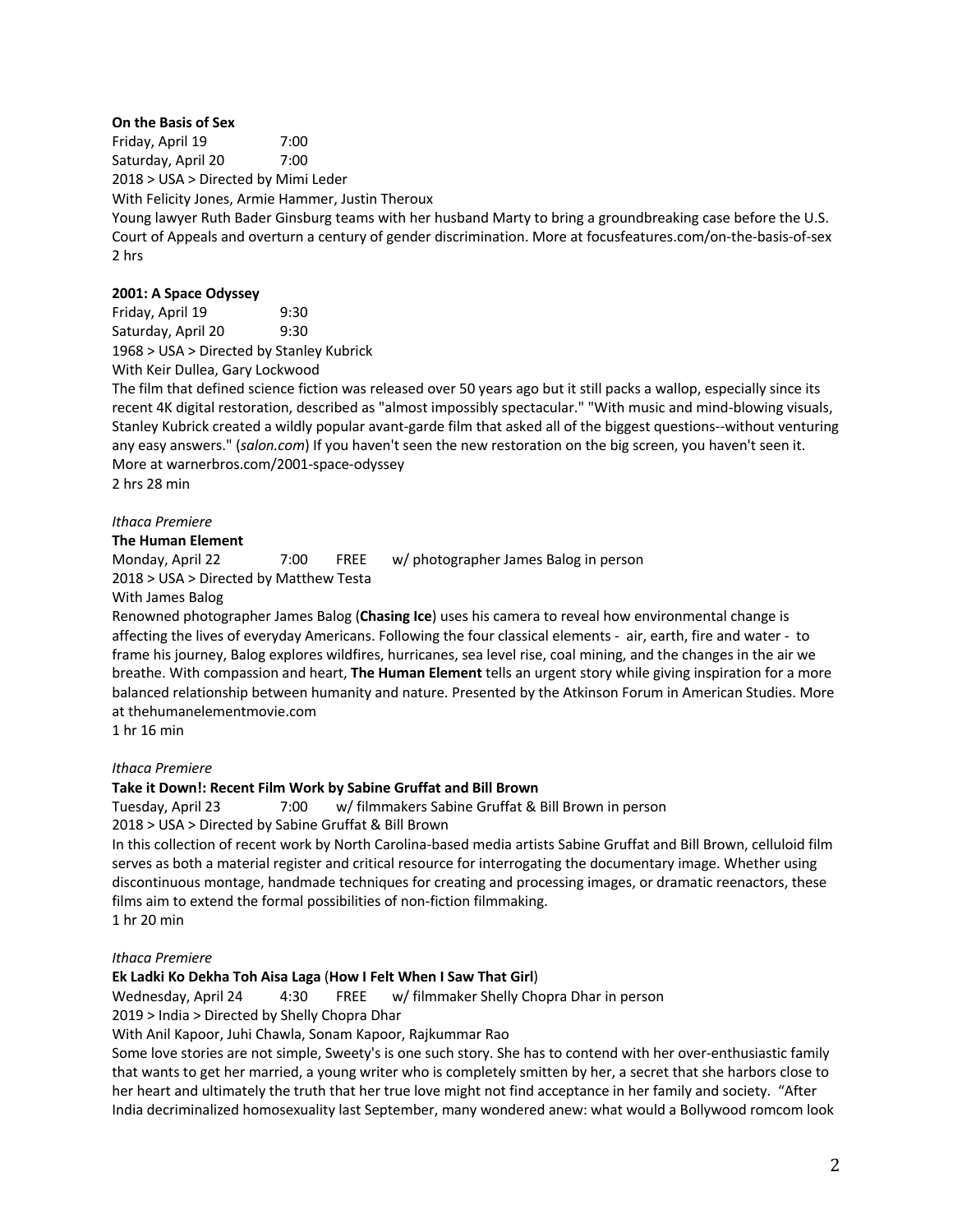and sound like with a non-straight protagonist? The answer, it transpires, is: much the same as any other Bollywood romcom. Shelly Chopra Dhar's film, a groundbreaker in the garb of a crowdpleaser, is a light comedy of errors (tangentially inspired by PG Wodehouse's *A Damsel in Distress*) shot in eye-caressing pastels, with a smattering of keening songs and the reassuring star presence of father-daughter pairing Anil Kapoor and Sonam Kapoor Ahuja." (*The Guardian*) In Hindi. Subtitled. Sponsored by Out 4 Business and the Cornell India Association. 2 hrs

## **Capernaum**

Thursday, April 25 7:00 Friday, April 26 7:00 2018 > Lebanon > Directed by Nadine Labaki With Zain Al Rafeea, Yordanos Shiferaw, Boluwatife Treasure Bankole A 12-year-old boy takes his parents to court, suing them for the crime of giving him life. "Nadine Labaki's sensational new film... turns the plight of this lad growing up in the slums and streets of Beirut into a social-realist blockbuster - fired by furious compassion and teeming with sorrow, yet strewn with diamond-shards of beauty, wit and hope." (*The Telegraph*) Winner of the Jury Prize at Cannes. Lebanon's submission for Best Foreign Language Film Oscar, and one of the five films nominated for the award. In Arabic & Amharic. Subtitled. More at sonyclassics.com/capernaum 2 hrs 1 min

#### Spider-Man: Into the Spider-Verse - Encore Shows!

Thursday, April 25 9:30 in 3D Friday, April 26 9:30 in 2D 2018 > USA > Directed by Bob Persichetti, Peter Ramsey, Rodney Rothman With Shameik Moore, Jake Johnson, Hailee Steinfeld, Mahershala Ali Miles Morales becomes the Spider-Man of his reality and crosses paths with his counterparts from other dimensions to stop a threat to all reality. "It's terrific – a quick-witted entertainment, daring and familiar by turns, that also proves to be sweet, serious and irreverent in all the right doses." (Justin Chang, *Variety*) Awarded Best Animated Film of 2018 by the New York Film Critics Circle and Best Animated Feature Oscar! More at intothespiderverse.movie 1 hr 57 min

# *Ithaca Premiere*

**Walking on Water** Wednesday, May 1 7:00 Thursday, May 2 7:00 2018 > Italy/USA > Directed by Andrey Paounov With Christo, Vladimir Yavachev

Bulgarian director Andrey Paounov follows internationally renowned environmental artist Christo on his quest to realize the mammoth and logistically complex installation, *The Floating Piers*, on Italy's Lake Iseo, seven years after the death of Christo's collaborator wife, Jeanne-Claude. An illuminating portrait of a master artist and the arduous business of bringing an ambitious work to life. Subtitled. More at kinolorber.com/film/walking-on-water 1 hr 45 min

# *Ithaca Premiere*

| Shadow                                 |      |
|----------------------------------------|------|
| Thursday, May 9                        | 7:30 |
| Friday, May 10                         | 9:00 |
| Saturday, May 11                       | 9:00 |
| Sunday, May 12                         | 7:30 |
| 2019 > China > Directed by Zhang Yimou |      |

With Deng Chao, Sun Li, Zheng Kai, Wang Qianyuan

In a kingdom ruled by a young and unpredictable king, the military commander has a secret weapon: a "shadow," a look-alike who can fool both his enemies and the King himself. Now he must use this weapon in an intricate plan